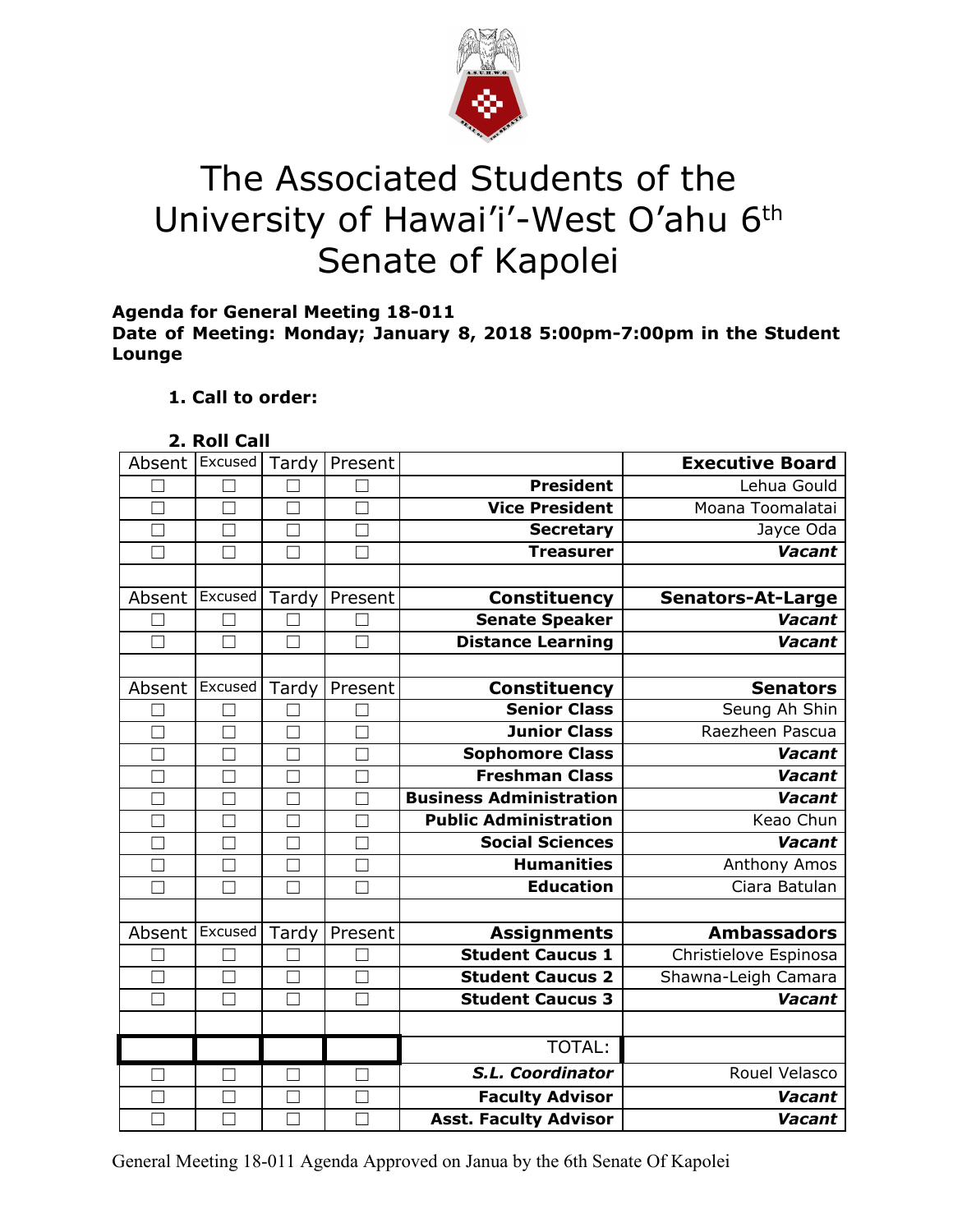### **3. Establish Quorum**

3.1 Quorum Established?

# **4. Open Forum Guest**

# **5. Approval of Agenda and Minutes**

- 5.1 Minutes for Meeting 18-009 Motion: Second: Vote:
- 5.1 Minutes for Meeting 18-010 Motion: Second: Vote:
- 5.2 Agenda for Meeting 18-011 Motion: Second: Vote:

#### **6. Internal Reports**

- 6.1 President
- 6.2 Vice President
- 6.3 Secretary
- 6.4 Treasurer
- 6.5 Advisors
- 6.6 *Standing Committee Reports*
- 6.6.1 Budget & Finance
- 6.6.2 Activities
- 6.6.3 Legislative
- 6.7 *Ad Hoc Committee Reports*
- 6.8 *Senators Report*
- 6.8.1 Senate Speaker **N/A**
- 6.8.1 Distance Learning **N/A**
- 6.8.2 Senior Class
- 6.8.3 Junior Class
- 6.8.4 Sophomore Class **N/A**
- 6.8.5 Freshman Class
- 6.8.6 Business Administration Division
- 6.8.7 Public Administration Division
- 6.8.8 Social Sciences Division **N/A**
- 6.8.9 Humanities Division
- 6.8.10 Education Division
- 6.9 Caucus Ambassadors Report
- 6.10 *Campus Committees Report*
- Health/Technology/Transportation (HTT) Committee
- -Senior Staff Meetings

General Meeting 18-011 Agenda Approved on Janua by the 6th Senate Of Kapolei